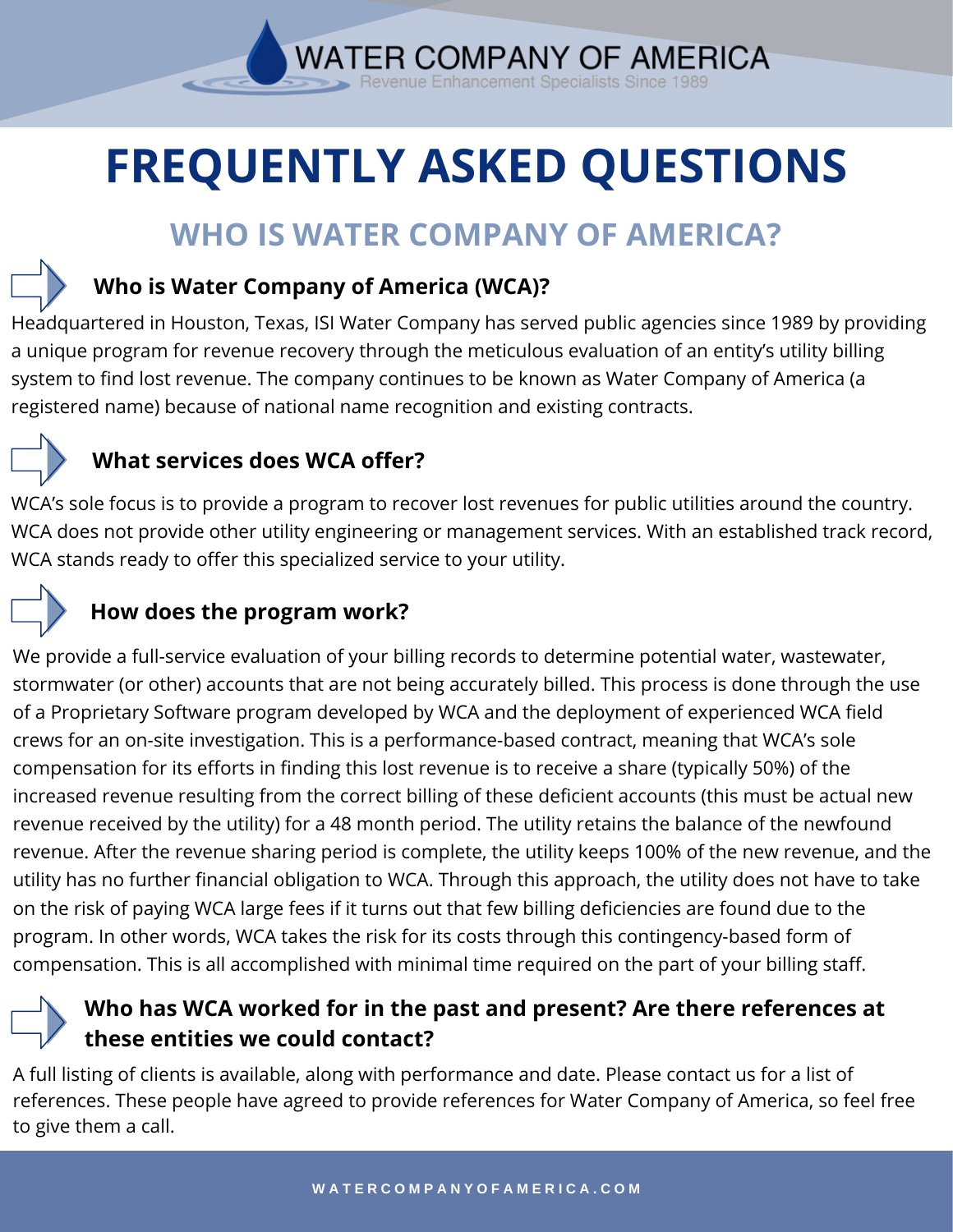#### **What if a lot of problem accounts are found? Isn't WCA going to reap a windfall?**

**WATER COMPANY OF AMERICA** nue Enhancement Specialists Since

It is safe to assume that the more accounts found by WCA, the more revenue will be generated. But one must also understand that the number of accounts found is directly proportional to the amount of effort and thus cost invested in the project by WCA. Therefore windfalls do not occur; instead, you benefit from an equitable performance fee structure. Also, remember, this increased revenue will result from charges to customers that previously were not paying for service received. Had WCA not found a specific deficient account and recommended corrective action, that misbilled account might have gone on for some time, resulting in an inequitable situation among all of your customers.

#### **Are there other companies that use the same sort of approach to revenue enhancement as does Water Company of America?**

While one other has a similar focus, no other Company provides the uniquely effective combination of data analytics tailored for the industry with the experienced approach to field research.

# **HOW DOES IT WORK?**



#### **How does the program work?**

- WCA uses proprietary software and technique to analyze account data. Developed through 1. experience; proven queries, sort routines, and comparisons of like customers identify potential problems such as:
	- Unbilled or Misused Fire Service a.
	- b. Account Coding Errors
	- c. By-passed or Malfunctioning Meters
	- Unknown Sewer and/or Water Connections d.
	- e. Rate Discrepancies
	- Stormwater Misbilling due to Errors in Impervious Area f.
- 2. Once WCA determines that an account's consumption and/or billing data is not consistent with certain norms, that account is selected for additional research. After careful review of a given property, if it still appears that the billing and/or consumption do not meet certain criteria, WCA then physically researches that given property.
- 3. After completion of the field inspection, if additional sources of revenue have been discovered, formal documentation on this "Find" is submitted to the utility for billing changes and/or physical corrections.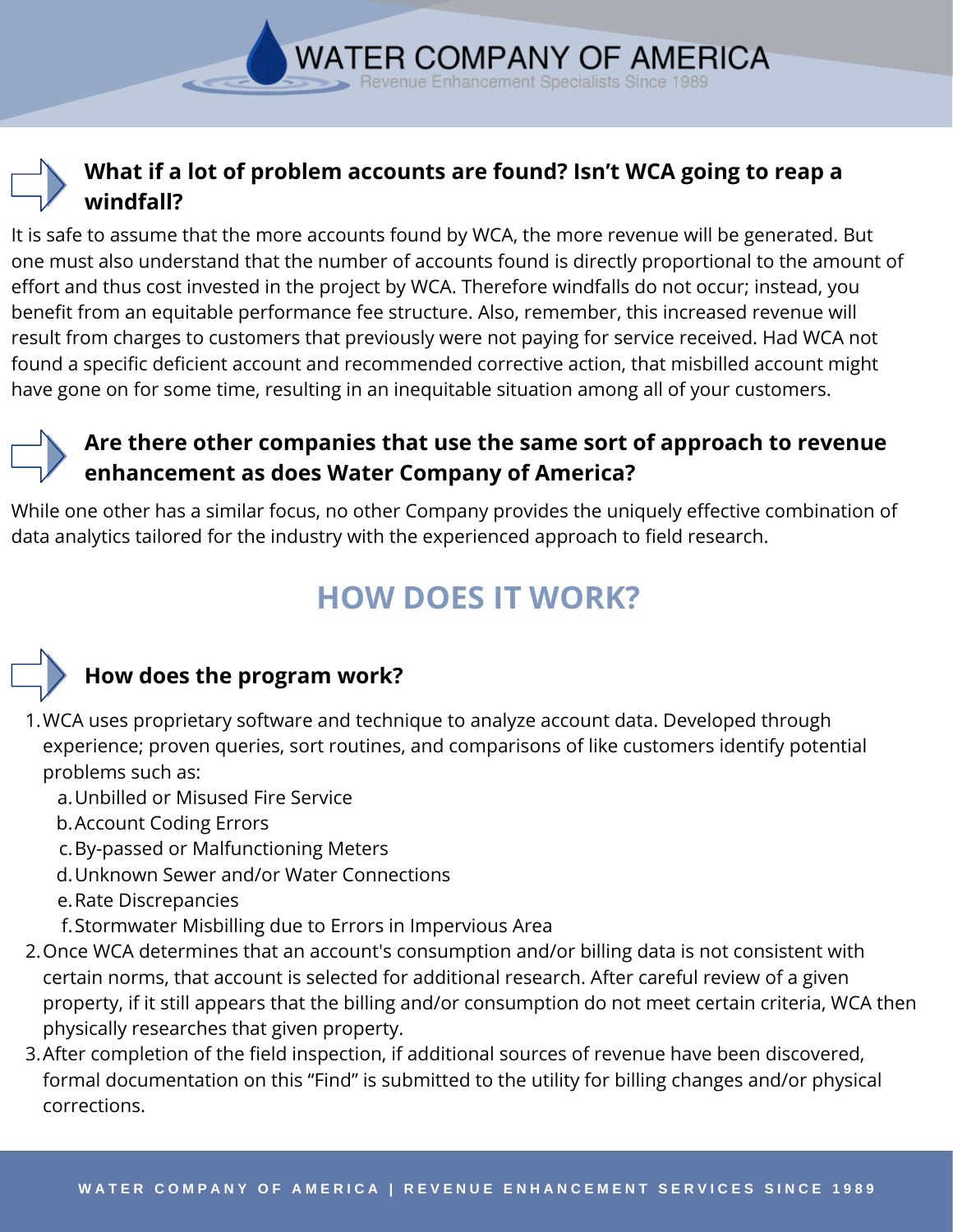A "Find" in WCA parlance, is an account that requires corrective action on the part of the utility for appropriate billing to occur. This account has been through a full field investigation and has been shown to be defective in some manner. Each "Find" will require a sign off by the authorized representative of the utility before it moves forward.

**WATER COMPANY OF AMERICA** nue Enhancement Specialists Since

#### **What information does WCA need from us? How much effort and/or ongoing commitment will be required from our Information Systems Department to support this program?**

In essence, all WCA needs is a monthly download of "raw unjoined data" from your utility billing system. WCA performs the data analysis. Therefore, a very small commitment is required from the IS Department.

#### **There is a concern about an outside party (WCA) having direct access to our utility billing system - security issues being of paramount importance. How do you address this?**

WCA does not need nor will it ever request anything more than "read only" access.

**We have limited staff in our billing section who are fully involved in their "day-to-day" activities. I am concerned as to what additional workload might be brought upon them as a result of WCA's program. We don't have time to complete our current assignments, much less tend to yet another contractor. How much staff time would be required by WCA for this program?**

Very little staff time would be required on your part. WCA provides all manpower and equipment to carry out the program. WCA would need 1 – 2 hours per week on the part of your authorized representative to review progress to date; to approve whatever "Finds" that WCA might have discovered; to coordinate the implementation of corrective action, and to review monthly calculations of new revenue.

## **What about "backbills?" Does WCA share in these recovered funds?**

Yes. WCA would share in any revenue recovered through backbill during the revenue sharing period.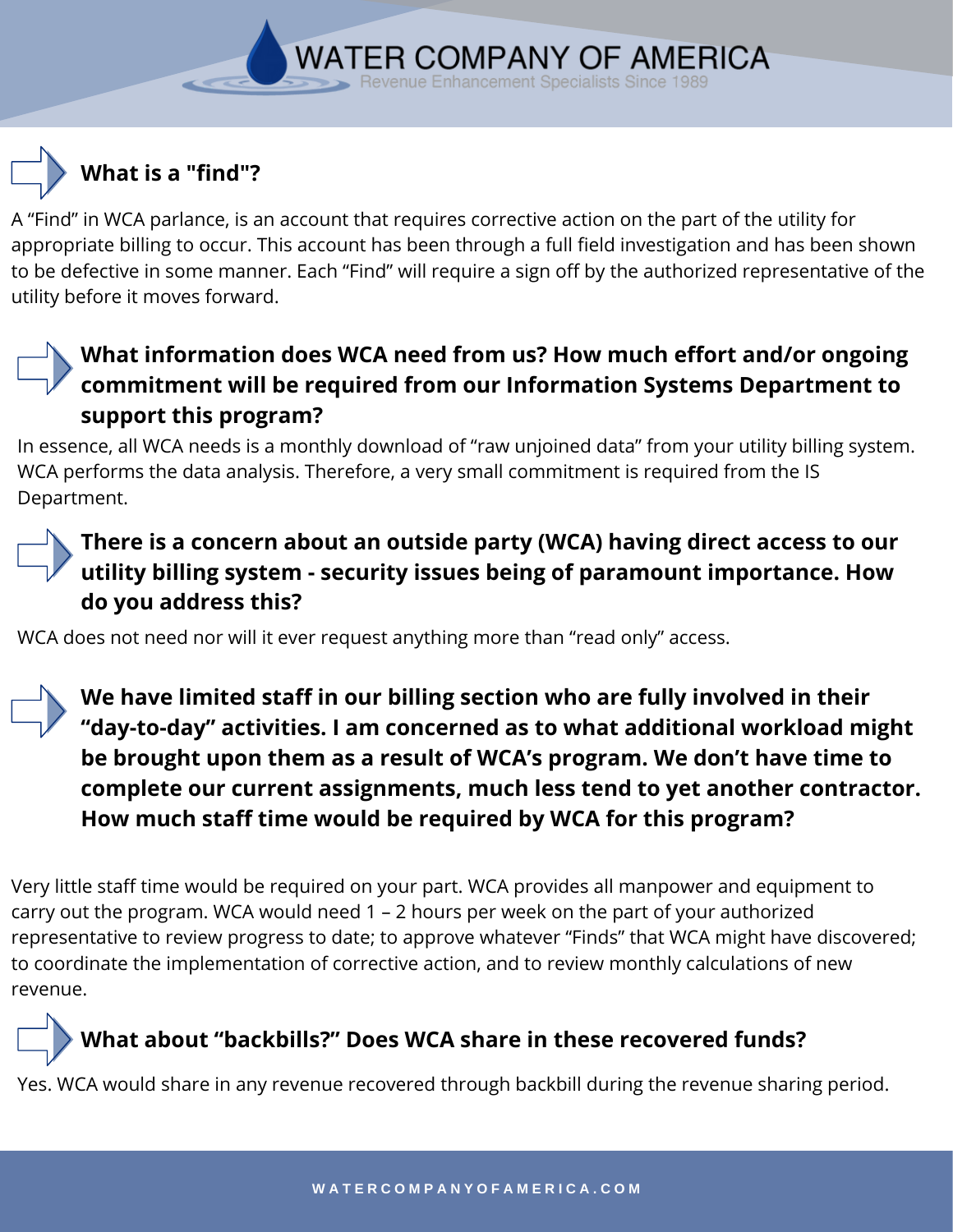#### **Our utility, as a matter of policy, does not do "backbills." Is this a problem with WCA?**

**WATER COMPANY OF AMERICA** enue Enhancement Specialists Since

This is not a problem; we follow your policy. If your utility does not backbill, then we accept that. We might encourage backbills in certain cases involving theft of service, but we will work within the rules that you have in place.



#### **What controls will our utility have over how the program is conducted – more specifically, what authority will we have on approving the "Finds" submitted by WCA and also the calculation of the monthly payment to WCA?**

Each "Find" must be approved by your Project Manager. WCA is eligible to share in new revenue only on accounts that have received written approval signature. Further, once the Finds are approved, the utility representative will have full approval authority over the calculation of any new revenue. In this way, the utility basically has total control over how the program will progress from a financial standpoint.

#### **Who calculates the "Increased Revenue?" Describe how the different forms of "Finds" would be handled in this regard.**

WCA prepares the detailed line item report that quantifies Increased Revenue. There are many types of "Finds." Each is evaluated to measure the benefit to you as a result of our work. Clearly, if the service was completely unbilled in past, all new revenue from this account will be used in the calculation. If the billing deficiency resulted from a bad meter, the increase is defined as the difference between a historical average and actual collected amount(s). In any case, your Project Manager approves the calculation; therefore you are protected.



**There is a concern that WCA will try to claim "new revenue" on problem accounts that have just come on line. Many of these problems would have been found by our own billing staff, and we feel that WCA should not reap the benefit from these newer accounts. How does WCA address this concern?**

The agreement language is clear, new problems and known problems are hands off for a period of time that is determined by you. Our mission has always been to find the old, chronic conditions, not the situations you correct in the normal course of your business. That is our specialty.



#### **What if a customer has a significant change in consumption during the 36 month payment period?**

In some rare cases, a material change in consumption will occur, either up or down. When it declines, or the customer closes the account, then there is no increase for that period and WCA receives no payment. Likewise, a consumption increase results in more increased revenue.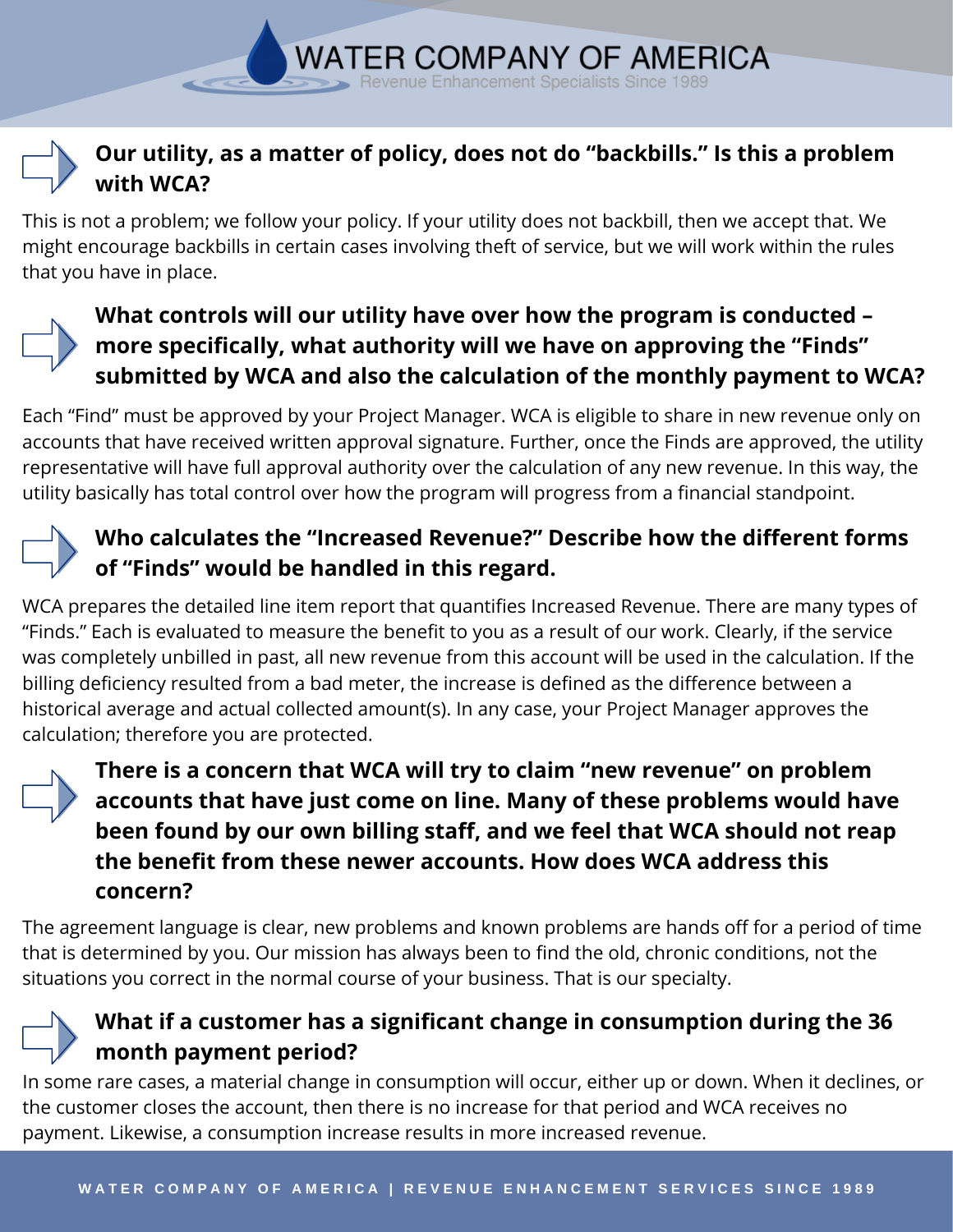#### **There is a concern that your company may find too much and bring discredit on our billing section that they haven't been doing their job. How do you address this concern?**

**WATER COMPANY OF AMERICA** enue Enhancement Specialists Since

This is a tough one to answer, but we certainly recognize that this question may be on the minds of some folks. We never enter into a project with an underlying motive of making people look bad or to embarrass anyone. Our sole job is to find lost revenue for the utility which should be in everyone's best interest. For the program to reach its highest level of success, WCA must work in harmony with your billing staff, and we will do everything we can to make certain that this harmony extends throughout the program. We certainly understand, as we hope utility management would as well, that the billing staff probably is staff-limited and no doubt has difficulty in marshaling the forces to do the type of field investigation that WCA can provide. We like to think of ourselves as an extension of the billing department and that we're all working toward the same goal – that of maximizing the revenue coming into the utility.

#### **Upfront, can you estimate the benefit that this program would bring to our utility?**

This is extremely difficult to project. Historically with our past clients, there have been certain indicators that tell us what projects might yield higher "Finds" than others, but we've also found that these indicators do not always give us the true picture. Until we have downloaded the billing data and begun the process of evaluation of this data, we generally will not know the magnitude of revenue increase that will result from the program.

# **HOW DOES BILLING WORK?**

#### **What if one big account is found that results in WCA getting a high payment? Is this fair?**

It is true that the larger accounts do bring in more revenue to both WCA and the utility, but for every large discovery, it is necessary to investigate a whole lot of accounts, both large and small, that turn up nothing. In our years of experience, we have learned to anticipate the rare large discovery; and depend upon it to offset the multitude of "dry holes." Therefore it is very fair.

# **When does WCA get paid for its work?**

On a monthly basis, generally. Perhaps on smaller jobs, the requisitions might be less frequent, but that will be agreed to upfront.